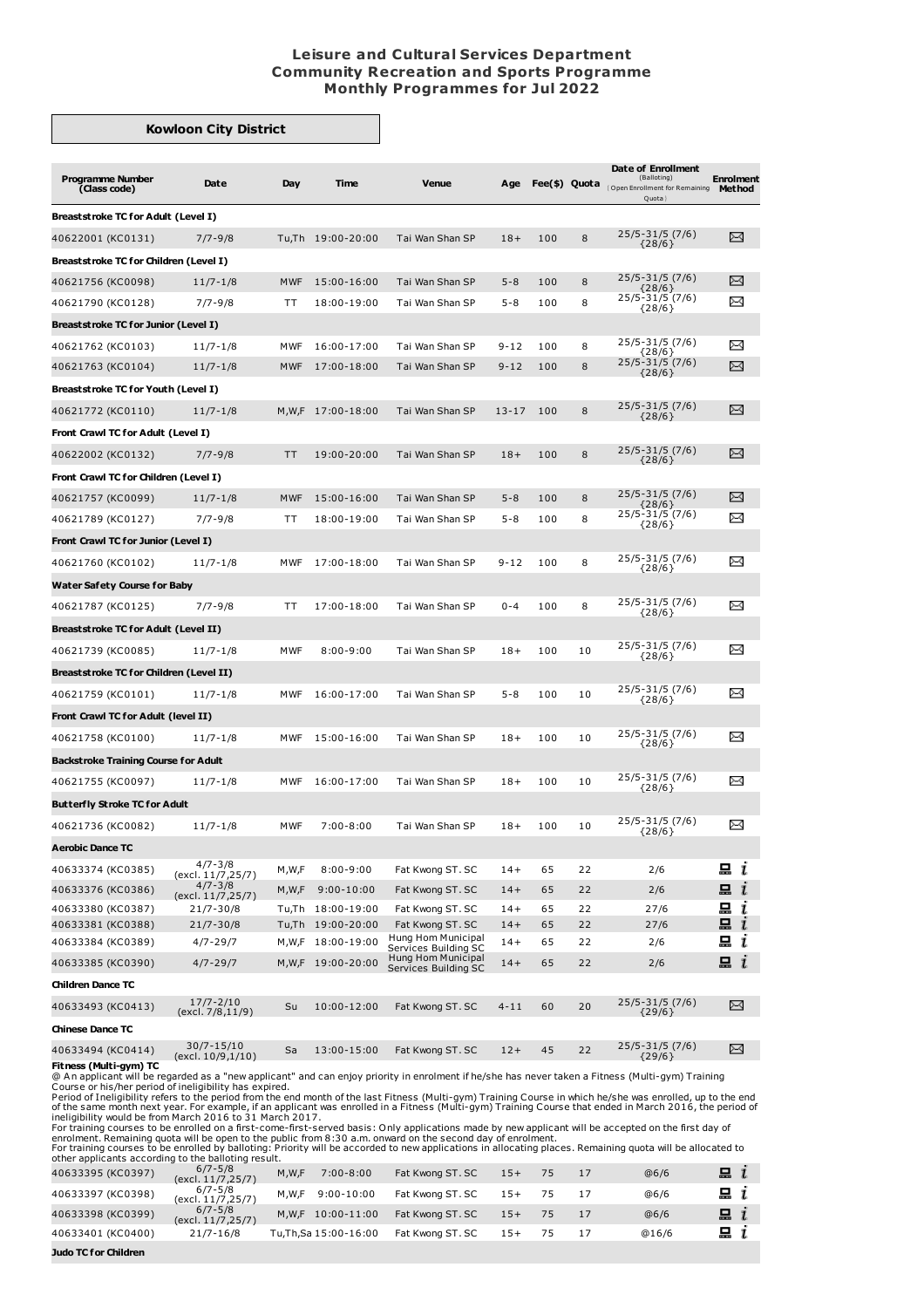| 40633491 (KC0411)                                                    | 30/7-15/10                    | Sa      | 15:00-17:00                      | Hung Hom Municipal                                                     | $6 - 11$     | 65         | 22     | 27/6                        | i                  |
|----------------------------------------------------------------------|-------------------------------|---------|----------------------------------|------------------------------------------------------------------------|--------------|------------|--------|-----------------------------|--------------------|
| Social Dance TC                                                      | (excl. 10/9,1/10)             |         |                                  | Services Building SC                                                   |              |            |        |                             |                    |
| 40633499 (KC0419)                                                    | $20/7 - 22/8$                 | M,W     | 15:00-17:00                      | Fat Kwong ST. SC                                                       | $14+$        | 86         | 20     | 25/5-31/5 (7/6)             | X                  |
| 40633500 (KC0420)                                                    | $31/7 - 9/10$                 | Su      | 14:00-16:00                      | Hung Hom Municipal                                                     | $14+$        | 86         | 22     | $\{29/6\}$<br>15/6          | 묘 $i$              |
|                                                                      |                               |         |                                  | Services Building SC                                                   |              |            |        |                             |                    |
| Tai Chi Made Easy Class<br>40633516 (KC0421)   4/7-26/9 (excl. 12/9) |                               | M       |                                  | 20:00-21:00 Ho Man Tin Park (BC)                                       | $6+$         | 54         | 30     | 8/6                         | $\Xi$ $i$          |
| Tai Chi Sword Fun day                                                |                               |         |                                  |                                                                        |              |            |        |                             |                    |
| 40633517 (KC0422)                                                    | $26/7 - 16/8$                 | Tu      | $7:00 - 8:00$                    | KTP(Mini-Soccer Pitch                                                  | $6+$         | Free       | 40     | 8/6                         | 品 <i>ι</i>         |
| Western Folk Dance TC                                                |                               |         |                                  | No.2)                                                                  |              |            |        |                             |                    |
| 40633495 (KC0415)                                                    | 30/7-8/10 (excl.              | Sa      | $9:00 - 11:00$                   |                                                                        | $8+$         | 45         | 22     | 25/5-31/5 (7/6)             | X                  |
|                                                                      | 1/10)                         |         |                                  | Fat Kwong ST. SC                                                       |              |            |        | ${29/6}$                    |                    |
| Wushu TC for Children                                                |                               |         |                                  |                                                                        |              |            |        | 25/5-31/5 (7/6)             |                    |
| 40633492 (KC0412)                                                    | $19/7 - 18/8$                 |         | Tu,Th 16:00-18:00                | Fat Kwong ST. SC                                                       | $6 - 14$     | 86         | 20     | ${29/6}$                    | X                  |
| Yoga TC                                                              |                               |         |                                  |                                                                        |              |            |        |                             |                    |
| 40633502 (KC0424)                                                    | 12/7-20/9 (excl.<br>13/9)     | Tu      | 10:00-12:00                      | Hung Hom Municipal<br>Services Building SC                             | $15+$        | 85         | 22     | 13/6                        | 品 <i>ι</i>         |
| 40633503 (KC0425)                                                    | $22/7 - 23/9$                 | F       | 10:00-12:00                      | Hung Hom Municipal<br>Services Building SC                             | $15+$        | 85         | 22     | 13/6                        | 묘<br>ı             |
| Briefing on Proper Ways to Use FE (Class A)                          |                               |         |                                  |                                                                        |              |            |        |                             |                    |
| 40633413 (KC0405)                                                    | 2/7                           | Sa      | 14:00-17:00                      | Ho Man Tin SC                                                          | $15+$        | Free       | 20     | 25/5-31/5 (7/6)<br>${29/6}$ | $\Join$            |
| 40633415 (KC0406)                                                    | 16/7                          | Sa      | 14:00-17:00                      | Ho Man Tin SC                                                          | $15+$        | Free       | 20     | 25/5-31/5 (7/6)<br>${29/6}$ | X                  |
| Briefing on Proper Ways to Use FE (Class B)                          |                               |         |                                  |                                                                        |              |            |        |                             |                    |
| 40633416 (KC0407)                                                    | 2/7                           | Sa      | 14:00-17:00                      | Ho Man Tin SC                                                          | $15+$        | Free       | 20     | 25/5-31/5 (7/6)<br>${29/6}$ | X                  |
| 40633417 (KC0408)                                                    | 16/7                          | Sa      | 14:00-17:00                      | Ho Man Tin SC                                                          | $15+$        | Free       | 20     | 25/5-31/5 (7/6)<br>${29/6}$ | X                  |
| Briefing on Proper Ways to Use Fitness E.                            |                               |         |                                  |                                                                        |              |            |        |                             |                    |
| 40634309 (KC0404)                                                    | 4/7                           | М       | 14:00-17:00                      | Fat Kwong ST. SC                                                       | $15+$        | Free       | 17     | 25/5-31/5 (7/6)<br>${29/6}$ | X                  |
| <b>Badminton TC</b>                                                  |                               |         |                                  |                                                                        |              |            |        |                             |                    |
| 40633509 (KC0431)                                                    | 21/7-29/8                     | M,Th    | 9:00-11:00                       | Kowloon City SC                                                        | $7+$         | 118        | 16     | 25/5-31/5 (7/6)             | $\Join$            |
| Parent-child(aged7-17)Badminton TC                                   | (excl. 1/8,15/8)              |         |                                  |                                                                        |              |            |        | ${29/6}$                    |                    |
| 40633506 (KC0428)                                                    | 3/7-28/8                      | Su      | 16:00-18:00                      | Kowloon City SC                                                        | $7+$         | 73         | 16     | 1/6                         | $\mathbf{a}$ i     |
| Track Cycling Training Course (Level I)                              | (excl. 10/7,24/7,7/8)         |         |                                  |                                                                        |              |            |        |                             |                    |
| 40631833 (KC0486)                                                    | 3/7                           | Su      | $9:00 - 13:00$                   | <b>HONG KONG</b>                                                       | $11+$        | 140        | 20     | 9/6                         | e i                |
| Mini-tennis TC                                                       |                               |         |                                  | VELODROME                                                              |              |            |        |                             |                    |
|                                                                      | $4/7 - 25/7$                  |         | M,Tu,Th 16:00-18:00              | Hung Hom Municipal                                                     | $6 - 12$     | 70         | 16     | 1/6                         | 品 <i>ι</i>         |
| 40633598 (KC0442)                                                    |                               |         |                                  | Services Building SC                                                   |              |            |        |                             |                    |
| Squash TC                                                            |                               |         |                                  |                                                                        |              |            |        |                             |                    |
| 40633610 (KC0451)<br>40633613 (KC0453)                               | $5/7 - 28/7$<br>$6/7 - 29/7$  | W,F     | Tu,Th 14:00-16:00<br>19:00-21:00 | Fat Kwong ST. SC<br>Hung Hom Municipal                                 | $7+$<br>$7+$ | 160<br>160 | 8<br>8 | 1/6<br>1/6                  | 昷ι<br>묘 $i$        |
| Table-tennis TC                                                      |                               |         |                                  | Services Building SC                                                   |              |            |        |                             |                    |
| 40633513 (KC0435)                                                    | $21/7 - 23/8$                 | Tu,Th   | $7:00 - 9:00$                    | Kowloon City SC                                                        | $6+$         | 86         | 16     | 8/6                         | 묘 $i$              |
| 40633514 (KC0436)                                                    | $4/7 - 25/7$                  | M, W, F | $7:00 - 9:00$                    | Ho Man Tin SC                                                          | $6+$         | 86         | 16     | 2/6                         | $\blacksquare$ $i$ |
| 40633515 (KC0437)                                                    | $5/7 - 4/8$                   | Tu,Th   | 7:00-9:00                        | Ho Man Tin SC                                                          | $6+$         | 86         | 16     | 8/6                         | $\mathbf{a}$ i     |
| Table-tennis Training Course                                         |                               |         |                                  |                                                                        |              |            |        |                             |                    |
| 40633591 (0438)                                                      | $10/7 - 18/9$<br>(excl. 11/9) | Su      | $8:00 - 10:00$                   | Ho Man Tin SC                                                          | $6+$         | 86         | 16     | 25/5-31/5 (7/6)<br>${29/6}$ | X                  |
| 40633592 (KC0439)                                                    | 10/7-18/9<br>(excl. 11/9)     | Su      | 10:00-12:00                      | Ho Man Tin SC                                                          | $6+$         | 86         | 16     | 25/5-31/5 (7/6)<br>${29/6}$ | X                  |
| Tennis TC                                                            |                               |         |                                  |                                                                        |              |            |        |                             |                    |
| 40633607 (KC0448)                                                    | $12/7 - 11/8$                 |         |                                  | Tu,Th 19:00-21:00 Junction RD. Park TC                                 | $8+$         | 170        | 12     | 25/5-31/5 (7/6)<br>${29/6}$ | $\Join$            |
| 40633608 (KC0449)                                                    | $12/7 - 12/8$                 | Tu,F    | $7:00 - 9:00$                    | Tin Kwong RD. TC                                                       | $8+$         | 170        | 8      | 25/5-31/5 (7/6)<br>${29/6}$ | $\asymp$           |
| 40633609 (KC0450)                                                    | $14/7 - 16/8$                 |         | Tu,Th 16:00-18:00                | Ho Man Tin SC                                                          | $8+$         | 170        | 8      | 25/5-31/5 (7/6)<br>${29/6}$ | X                  |
| Tennis TC for Junior                                                 |                               |         |                                  |                                                                        |              |            |        |                             |                    |
| 40634308 (KC0445)                                                    | 28/7-30/8                     | Tu,Th   | $9:00 - 11:00$                   | Junction RD. Park TC                                                   | $8 - 11$     | 170        | 12     | 25/5-31/5 (7/6)<br>${29/6}$ | X                  |
| Go TC (Level I)                                                      |                               |         |                                  |                                                                        |              |            |        |                             |                    |
| 40633615 (KC0454) 3/7-14/8 (excl. 7/8)                               |                               | Su      | 16:00-18:00                      | Kowloon City SC                                                        | $6+$         | 40         | 12     | 6/6                         | ᇤ !                |
| Elementary American Pool TC - Stage I                                |                               |         |                                  |                                                                        |              |            |        |                             |                    |
| 40633504 (KC0426)                                                    | 7/7-28/7                      | Тh      | 14:00-16:00                      | Ho Man Tin SC                                                          | 8+           | 120        | 6      | 6/6                         | $\Box$ $i$         |
| Basketball TC for Men                                                |                               |         |                                  |                                                                        |              |            |        |                             |                    |
| 40633619 (KC0457)                                                    | 29/7-31/8                     | W,F     | 16:00-18:00                      | Hung Hom Municipal<br>Services Building SC                             | $10+$        | 75         | 30     | 25/5-31/5 (7/6)<br>${29/6}$ | ⊠                  |
| Online Interactive Programmes-Fitness Yoga                           |                               |         |                                  |                                                                        |              |            |        |                             |                    |
| 40634869 (KC0485)                                                    | 19/7-21/7                     |         |                                  | Tu,Th 15:00-16:00 <sup>Internet</sup> . 30mins before:<br>zoom.us/join | $18+$        | 20         | 50     | 28/6                        | $\mathbf{a}$ i     |